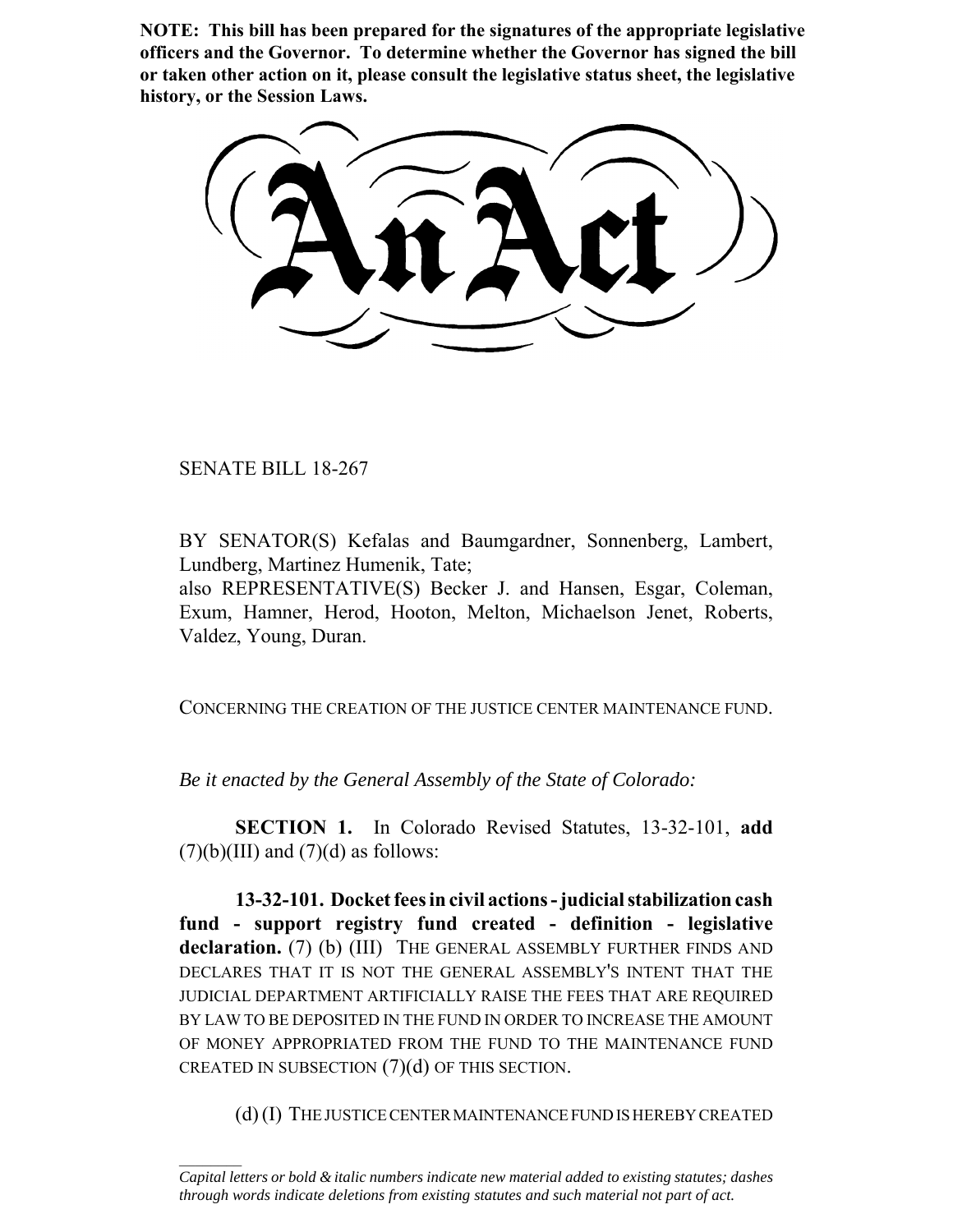IN THE STATE TREASURY AND REFERRED TO IN THIS SUBSECTION (7) AS THE "MAINTENANCE FUND". THE MAINTENANCE FUND CONSISTS OF MONEY ANNUALLY APPROPRIATED BY THE GENERAL ASSEMBLY TO THE MAINTENANCE FUND FROM THE JUSTICE CENTER CASH FUND AND ANY OTHER MONEY THAT THE GENERAL ASSEMBLY MAY APPROPRIATE OR TRANSFER TO THE FUND. THE AMOUNT APPROPRIATED TO THE MAINTENANCE FUND FROM THE JUSTICE CENTER CASH FUND MUST BE EQUAL TO THE AMOUNT DESCRIBED IN SUBSECTION  $(7)(d)(II)$  OF THIS SECTION. THE STATE TREASURER SHALL CREDIT ALL INTEREST AND INCOME DERIVED FROM THE DEPOSIT AND INVESTMENT OF MONEY IN THE MAINTENANCE FUND TO THE MAINTENANCE FUND.SUBJECT TO ANNUAL APPROPRIATION BY THE GENERAL ASSEMBLY AND SUBJECT TO CAPITAL DEVELOPMENT REVIEW OF ANY CONTROLLED MAINTENANCE NEEDS THAT THE COMMITTEE WOULD TYPICALLY REVIEW FOR STATE-FUNDED PROJECTS, MONEY FROM THE MAINTENANCE FUND MAY BE EXPENDED FOR CONTROLLED MAINTENANCE NEEDS OF THE RALPH L. CARR COLORADO JUDICIAL CENTER.

(II) CURRENT AND PROJECTED APPROPRIATIONS TO THE MAINTENANCE FUND FROM THE JUSTICE CENTER CASH FUND SHOULD BE SUFFICIENT TO PAY FOR CURRENT AND PROJECTED CONTROLLED MAINTENANCE NEEDS FOR THE RALPH L.CARR COLORADO JUDICIAL CENTER AS OUTLINED IN THE REPORT REQUIRED IN SUBSECTION  $(7)(d)(IV)$  OF THIS SECTION, TAKING INTO ACCOUNT ANY PROJECTED INTEREST EARNINGS ON THE MAINTENANCE FUND.

(III) FOR PURPOSES OF THIS SUBSECTION (7)(d), "CONTROLLED MAINTENANCE" HAS THE SAME MEANING AS SET FORTH IN SECTION 24-30-1301 (4); EXCEPT THAT IT MAY INCLUDE ANY MAINTENANCE NEEDS THAT WOULD ORDINARILY BE FUNDED IN THE JUDICIAL DEPARTMENT'S OPERATING BUDGET AND IT MAY INCLUDE INFORMATION TECHNOLOGY EQUIPMENT TO SUPPORT NETWORK OPERATIONS, SUCH AS SERVERS OR UNINTERRUPTIBLE POWER SUPPLY UNITS, OR TO REGULATE OR CONTROL BUILDING SYSTEMS, SUCH AS LIGHTING OR HVAC.

(IV) THE JUDICIAL DEPARTMENT SHALL PROVIDE A WRITTEN REPORT TO THE JOINT BUDGET COMMITTEE AND THE CAPITAL DEVELOPMENT COMMITTEE ON NOVEMBER 1, 2018, AND EACH NOVEMBER 1 THEREAFTER, THAT DOCUMENTS EXPENDITURES THAT HAVE BEEN MADE FROM THE MAINTENANCE FUND AND THAT DOCUMENTS PROJECTED FUTURE EXPENDITURES FROM THE MAINTENANCE FUND OVER A TWENTY-YEAR TERM,

## PAGE 2-SENATE BILL 18-267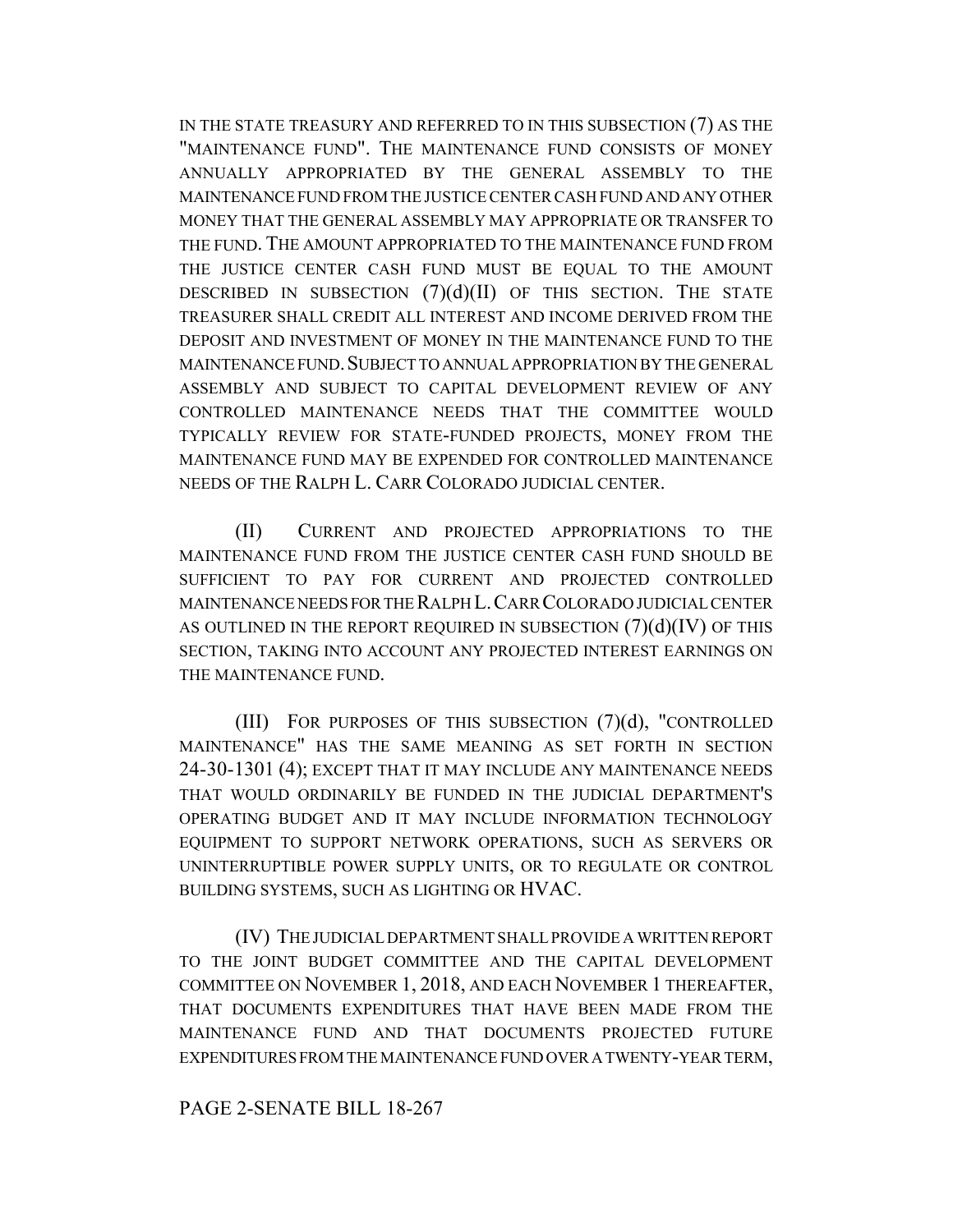OR SUCH OTHER TERM AS REQUESTED BY THE CAPITAL DEVELOPMENT COMMITTEE AND THE JOINT BUDGET COMMITTEE. NOTWITHSTANDING SECTION 24-1-136 (11)(a), THE REPORTING REQUIREMENT SPECIFIED IN THIS SUBSECTION (7)(d)(IV) CONTINUES INDEFINITELY.

**SECTION 2.** In Colorado Revised Statutes, 24-75-402, **amend**  $(5)(11)$ ; and **add**  $(5)(\infty)$  and  $(5)(\infty)$  as follows:

**24-75-402. Cash funds - limit on uncommitted reserves reduction in the amount of fees - exclusions - repeal.** (5) Notwithstanding any provision of this section to the contrary, the following cash funds are excluded from the limitations specified in this section:

(ll) The technology advancement and emergency fund created in section 24-37.5-115; and

(oo) THE JUSTICE CENTER CASH FUND CREATED IN SECTION  $13-32-101$  (7)(a); AND

(pp) THE JUSTICE CENTER MAINTENANCE FUND CREATED IN SECTION 13-32-101 (7)(d).

**SECTION 3. Act subject to petition - effective date.** This act takes effect at 12:01 a.m. on the day following the expiration of the ninety-day period after final adjournment of the general assembly (August 8, 2018, if adjournment sine die is on May 9, 2018); except that, if a referendum petition is filed pursuant to section 1 (3) of article V of the state constitution against this act or an item, section, or part of this act within such period, then the act, item, section, or part will not take effect unless